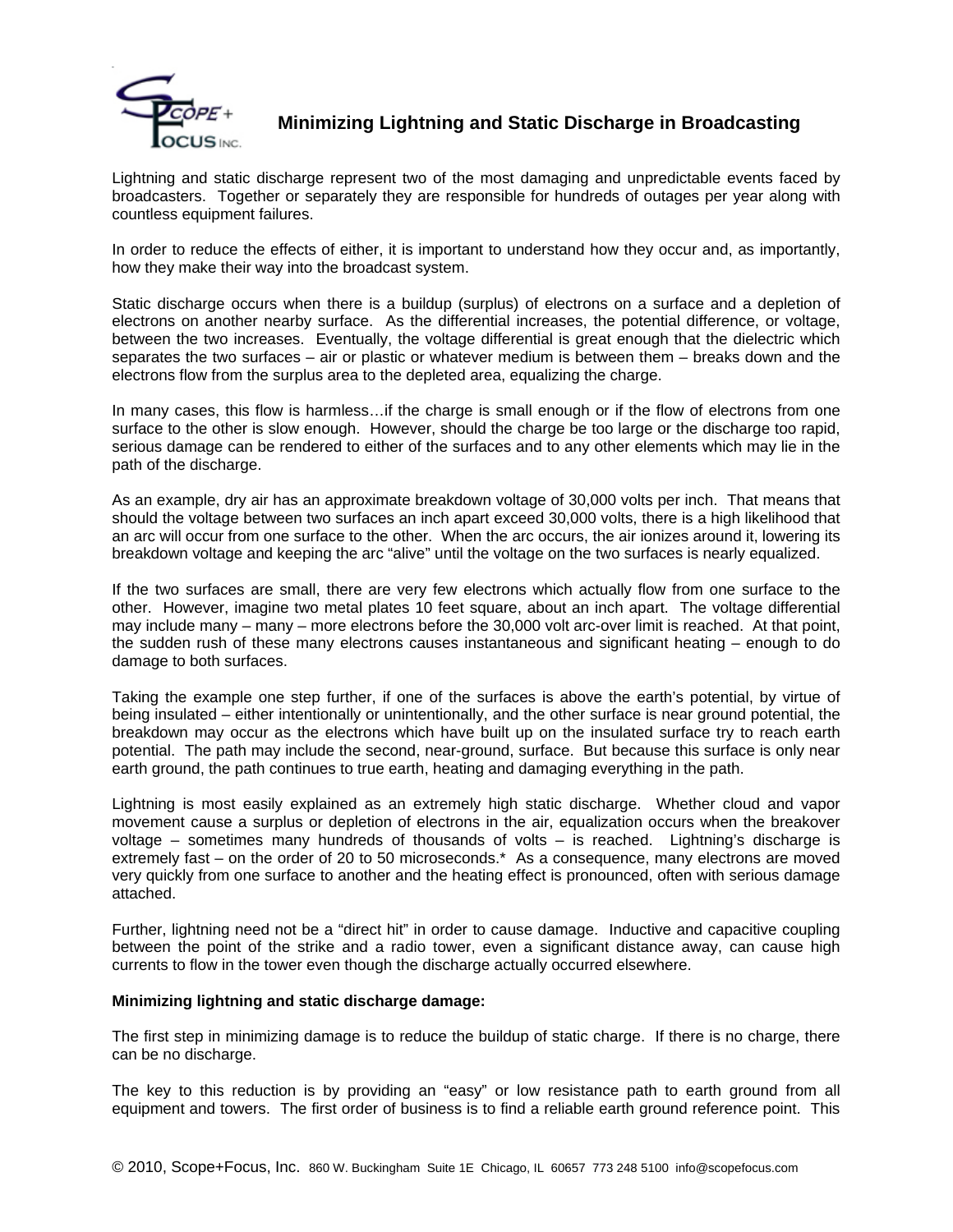may be the earth near the surface around the station or that some number of feet down. Current practice includes the formation of a "ground halo" whereby copper strap at least two inches (4 is better) wide is buried around the entire building. In addition, ten foot ground rods are driven into the soil next to the strap at the building corners and at a minimum of 20 feet between. The copper strap is bonded to each ground rod and *one* copper strap, at least 4 inches wide, is brought from the ground to the common AC electrical ground, normally an additional ground rod or, better, three ground rods arranged triangularly, approximately 5 to 10 feet apart.

In some areas, this may not establish an adequate ground and it may be necessary to rely on chemistry to aid in grounding with the addition of compounds which reduce the ohmic resistance of the ground around the strap and ground rod. Note that in many cases, such chemistry means the copper is eventually eroded and needs replacement in order to maintain the initial low resistance to ground.

Once an acceptable ground is achieved it is necessary to provide a path from equipment to ground. For towers this normally means heavily clamped or welded connectors on each leg with a low resistance path to the established earth ground. For reduction of static buildup, since the flow is primarily a DC current, a conductor which exhibits low resistance at DC is required. This can be heavy copper wire or copper strap. The goal is to maintain resistance between the equipment and the established ground at less than 0.01 ohm. As an example, a 100 foot run of a ground cable would require #0 copper to meet the requirement.

With such grounding, towers "bleed off" much of the charge which builds up on them from wind and atmospheric changes. However, any residual charge which is greater than the surrounding area can act as a launch point for the tracer(s) which are the beginning of a lightning strike.

When such discharge begins, the current flow is no longer relatively slow flowing direct current but a sudden pulse as the current almost instantaneously rises to a high value, sometimes reverses itself to a degree then falls to zero. The fact that there is a sudden change in current flow means that the current is now "alternating" and behaves as such. In fact, because the current flow occurs in approximately 20 to 50 microseconds, we can define the frequency as 1/.00002 (50,000) to 1/.00005 (20,000)Hz. More importantly, because of their steep leading and trailing edges, the pulse generates a large number of harmonics, well into the tens of megahertz. At these frequencies, the current acts as radio frequency energy. This is observable when listening to an AM radio where the harmonics of the frequency of the strike are heard interfering with the desired station.

Because these currents are radio frequency it is important to observe good radio frequency practices in guiding them to ground. This includes:

- Understanding that the "skin effect" begins to influence current flow. With RF energy, the higher the frequency, the more the current flows only on the surface of the conductor. This is good news from the standpoint of being able to use hollow conductors, saving weight and cost. However, it also means that a much larger surface area is needed to carry the same amount of current compared to the same conductor carrying an equivalent amount of direct current. For example, 3mm copper wire is capable of carrying 50 amperes of DC but is rated at about 6 amperes for a 30 mHz signal. This is the primary reason for using strap rather than cable for lightning protection. Certainly, cable can be employed but it must be of higher capacity than anticipated in DC circuits.
- There are both resistive and reactive components to the current. When keeping the resistive (real) losses to a minimum through large cable or strap, it is important to minimize the irrational (imaginary) losses by proper routing. This means minimizing the number of bends in the cable, eliminating any loops, and either routing the strap/cable very close to surrounding surfaces or isolating it (reducing capacitance) by putting great distance between the ground strap and surrounding surfaces.
- Resistance must be minimized as outlined above. As an example: During static draining, current may be measured in milliamperes. Ohm's law would dictate that 1 ampere flowing to ground through 0.01 ohm would produce a voltage drop of (E=IxR) .01 volt. However, when dissipating a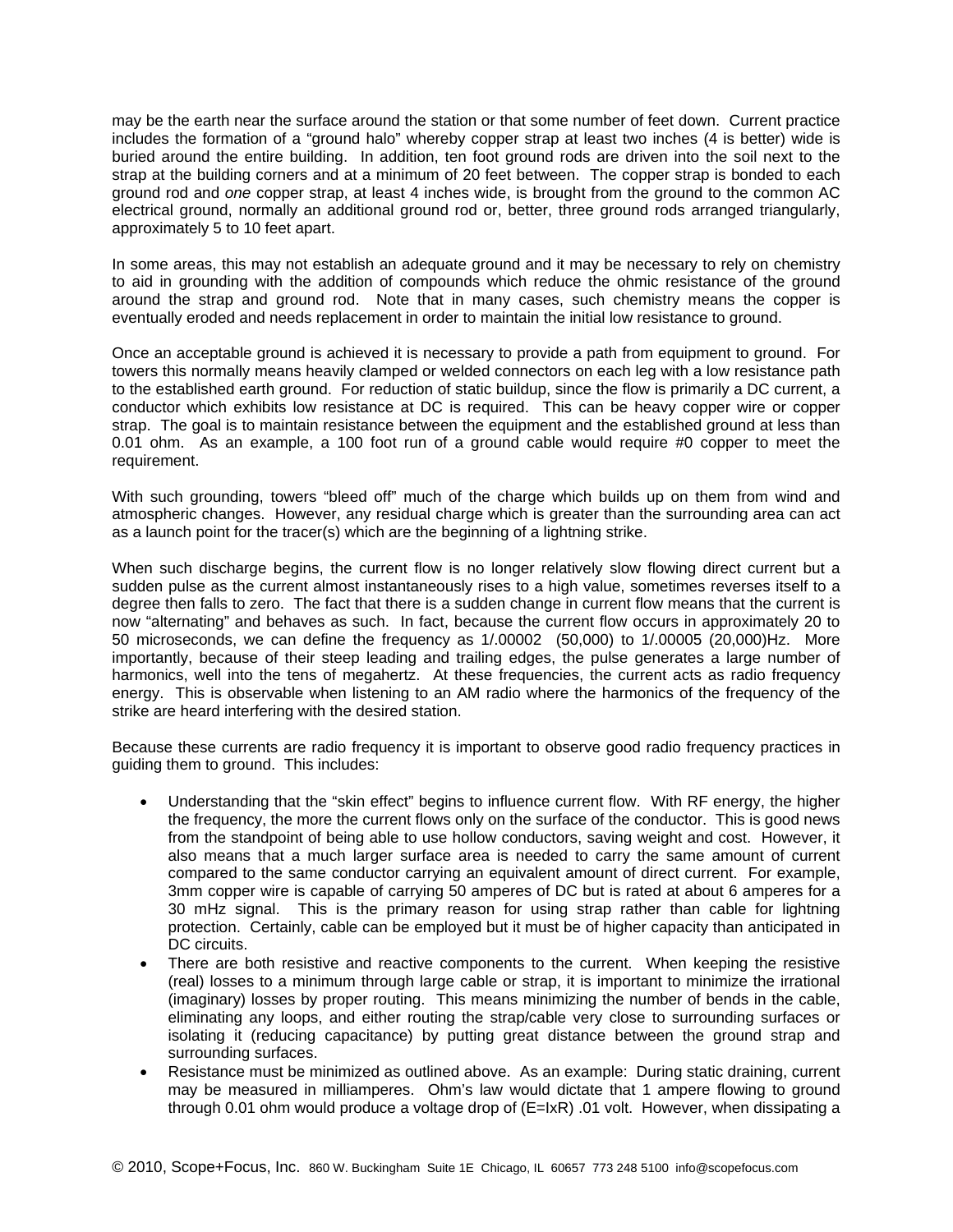lightning strike of 50,000 amperes, the voltage across the ground wire/strap would rise to 500 volts. In a similar manner, using ground wire/strap with a resistance of 0.1 ohm would create a drop of 5000 volts across the ground wire/strap.

Further reducing "visibility" of broadcast towers: In many cases, it is possible to reduce the static charge buildup on a tower to nearly zero. When this happens, the tower virtually disappears to lightning in that its potential is not different from that of the air around it. The first requisite is the low impedance path to ground for the tower. The second is a system to bleed off charges into the surrounding air. There are two major companies manufacturing such devices. They consist of a collection of metallic fine points – usually many hundreds of sharp stainless steel "pins" – which form a type of tree. These are bonded to the top of the tower so that they are the highest point.

The points gradually bleed off charges resulting in a significantly reduced potential between the tower and surrounding environment. In direct before/after comparisons, these units significantly reduce discharge and strike damage. Note: It is not possible to create a true A/B test since there are many other variables which can affect frequency of discharge damage. However, any number of sites cited in the links below have experienced fewer or zero strikes since installation of the discharge devices.



Courtesy, Ron Nott, Inc.

#### **Further protection of equipment**:

It has been found that, should a strike or discharge occur, the least damage is incurred if equipment is kept at the same potential. That is, if two equipment racks and a transmitter cabinet are kept at the *same* potential, current will not flow between individual elements of the system. Achieving this means properly bonding each piece of equipment to a central or "star" ground. Copper strap or low resistance cable is used; paint is removed where the connections are made to cabinets or cases and a single bond is then run to ground. In the event of a sudden increase in current flow, it will not be between pieces of equipment but through all equipment together to ground. Any rise in voltage above ground is equal in all elements of the system and no current flows between them.

Use of ferrites can reduce equipment damage. Equipment connections can be routed through ferrite rings (toroids) of the proper type – those exhibiting highest reactance at the desired frequencies. These rings will reduce the flow of RF energy, including lightning, on the outer conductor or surface of interconnects. These must be used judiciously since, in some circumstances, the rings will cause voltage differentials between pieces of equipment, counteracting the very "common voltage" that is sought. Example: All transmitters, processors and racks are bonded. A ferrite ring is used over the AC connection of the audio processor. A surge enters through the AC line and all other AC connections suddenly rise to 1000 Volts. The ferrite on the processor AC line successfully limits the surge voltage to the processor to under 100 volts. The voltage *differential* between the processor and the rest of the system is 900 Volts, capable of causing significant damage.

Insertion of inductance into connecting lines can reduce the effects of discharge. A single turn loop in a coaxial cable before connecting to equipment will provide a level of inductive reactance that can reduce the flow of a lightning hit into the equipment but *only if* the outer conductor is properly grounded *before* the loop (the side opposite the equipment).

#### **Summary:**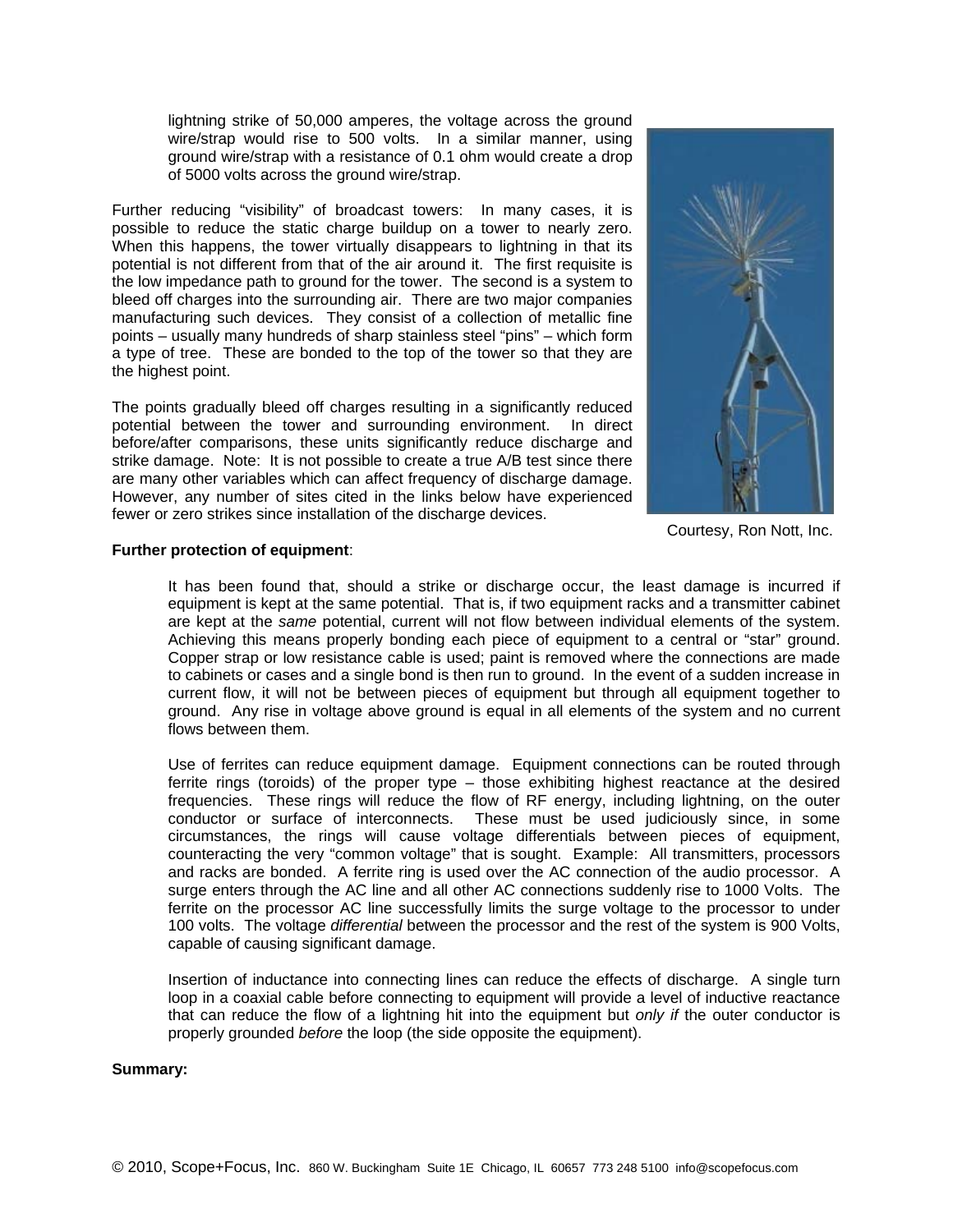Lightning damage can be reduced by reducing static discharge opportunities. Static discharge can be reduced by maintaining the system as close to earth ground potential as possible and by providing a low resistance and reactance path to ground from the system.

Specific techniques include

- Ensuring the shortest, straightest path to a good earth ground
- **Establishing halo and star ground systems**
- Using low impedance cabling or strap between equipment and ground
- **Employing static reducing devices**
- Incorporation of inductive loops in equipment connections
- Judicious inclusion of ferrite beads, rods and rings (toroids)

\*In actuality, a lightning strike is a complex series of discharges. The strike may extend from ground to the atmosphere or the converse. Currents can exceed 300,000 amperes.

#### *References:*

http://www.lbagroup.com/international/tower-lightning-protection.php

http://www.nottltd.com/lightning.html

http://www.indelec.com/foudre/Glossaire/Glossaire.aspx

http://lists.contesting.com/pipermail/amps/2005-April/044414.html

http://www.lightningsafety.com/nlsi\_lhm/rtaf3.html

National Lightning Safety Institute (see below)

Revised: January 16, 2012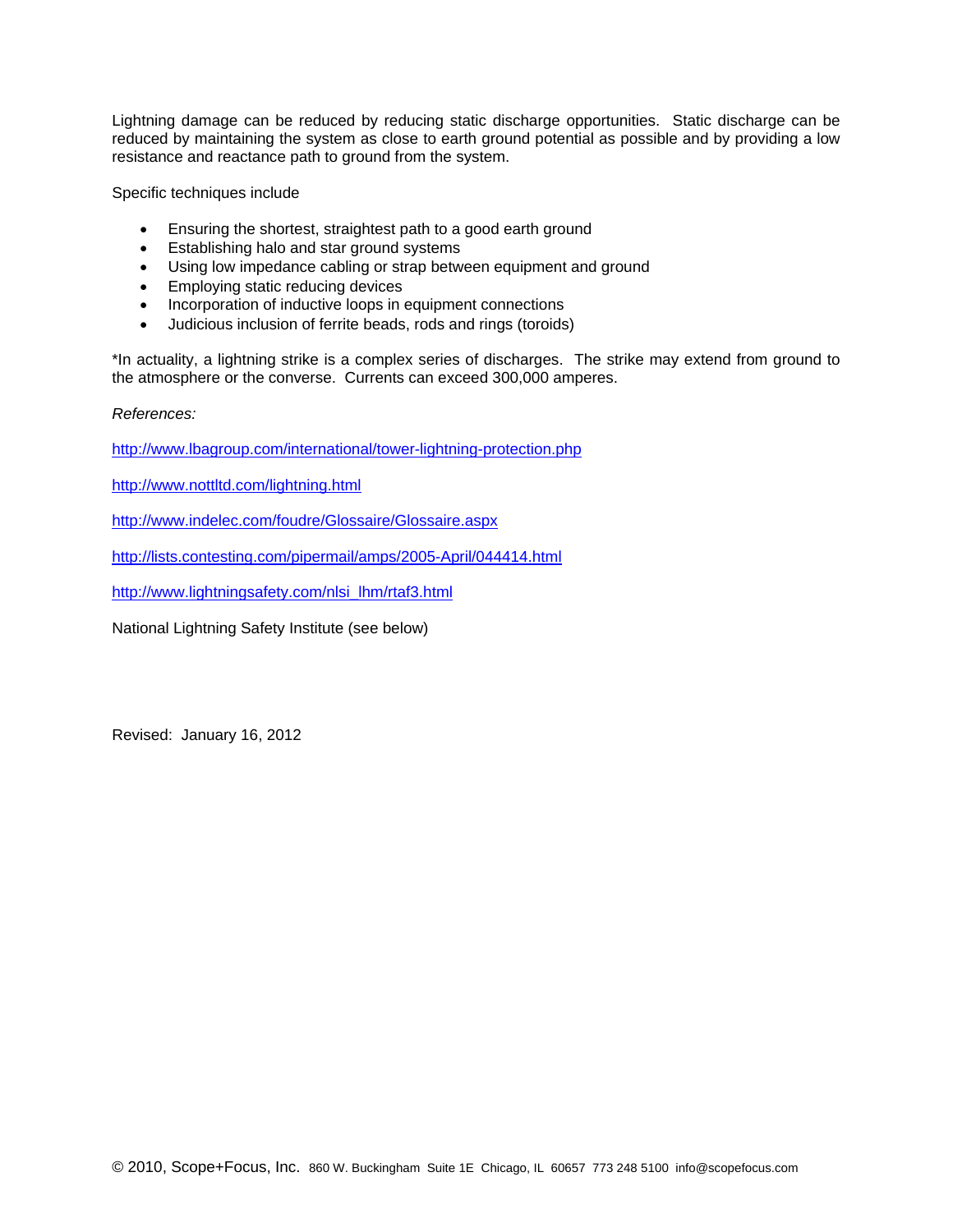**Section 5.3.1**

# **Recommended Grounding Guidelines**

Prominent lightning engineers and major technical codes and standards agree as to proper grounding guidelines. We present summaries of those generally accepted designs.

1. From *Golde, Lightning, Academic Press, NY, 1977, vol. 2, chapter 19 by H. Baatz, Stuttgart, Germany, p. 611:*

"Equalization of potentials should be effected for all metallic installations. For lightning protection of a structure it is of greater importance than the earthing resistance...

The best way for equalization of potentials utilizes a suitable earthing system in the form of a ring or foundation earth. The downconductors are bonded to such a ring earth; additional earth electrodes may be unnecessary…"

#### 2. From *Sunde, Earth Conduction Effects in Transmission Systems, Van Nostrand, NY, 1949, p. 66:*

"Adequate grounding generally requires that the resistance of the ground , at the frequency in question, be small compared to the impedance of the circuit in which it is connected. By this criterion, it may be permissible in some instances to have a ground of high resistance, several thousand ohms, as in the case of "electrostatic" apparatus ground, the impedance to ground of insulated apparatus cases being ordinarily quite high. In other [situations], however, a resistance of only a few ohms may be required for effective grounding."

3. From *Horvath, Computation of Lightning Protection, Research Studies Press, London, 1991, p. 20:*

"The earthing of the lightning protection system distributes the lightning current in the soil without causing dangerous potential differences. For this purpose the most effective earthing encloses the object to be protected. The potential increases on the earthing and on all earthed metal parts of the object relative to the zero potential at a distant point. It may reach a very high value but it does not cause any danger if the potential differences inside the object to be protected are limited. Potential equalization is realized by the bonding of all extended metal objects."

4. From *Hasse, Overvoltage Protection of Low Voltage Systems, Peter Peregrinus Press, London, 1992, p. 56.*

''Complete lightning protection potential equalization is the fundamental basis for the realization of internal lightning protection; that is the lightning overvoltage protection for the electrical and also the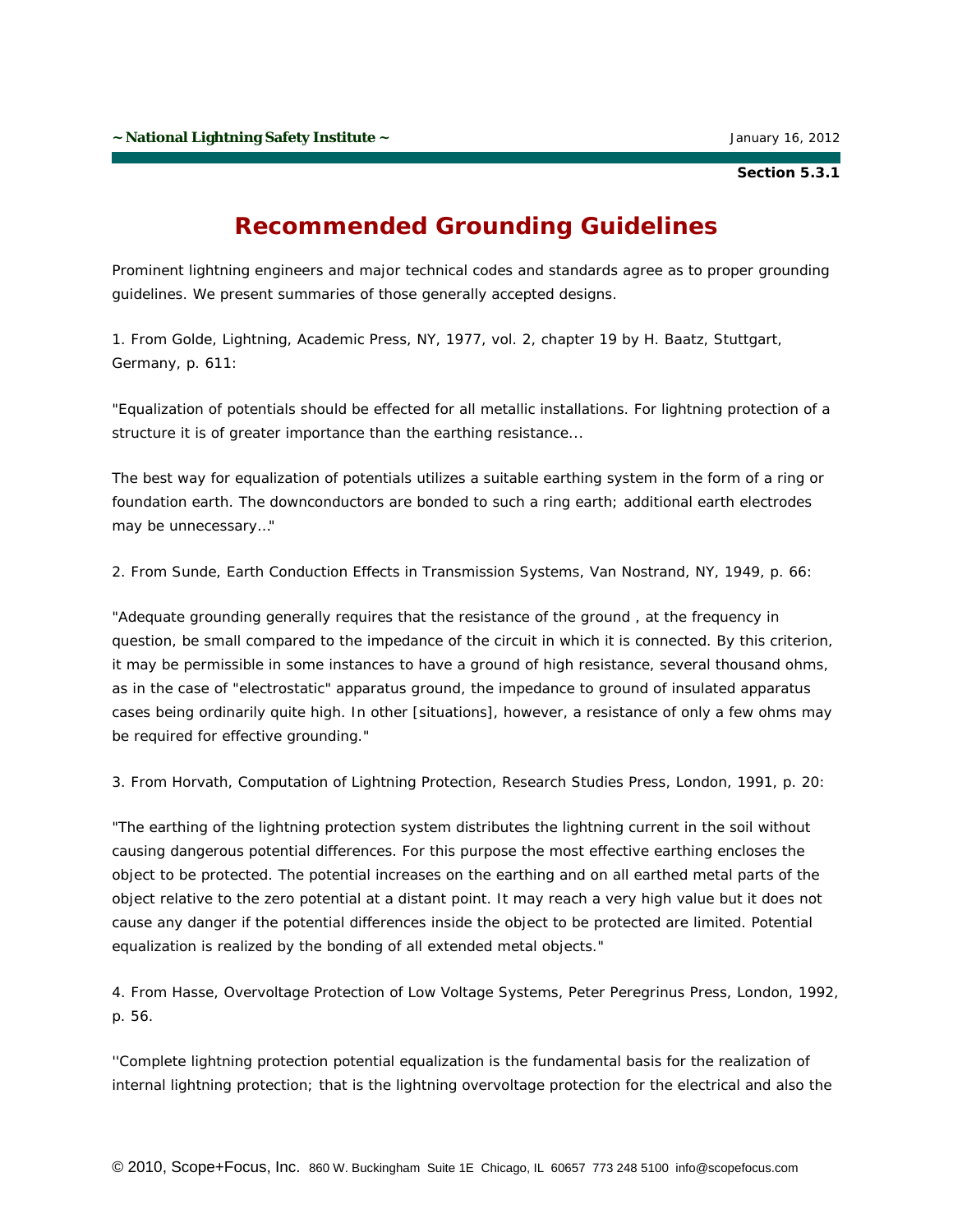electronic data transmission facilities and devices in buildings. In the event of a lightning stroke, the potential of all installations in the affected building (including live conductors in the electrical systems with arrestors) will be increased to a value equivalent to that arising in the earthing system -- no dangerous overvoltages will be generated in the system…

Nowadays lightning protection potential equalization is considered indispensable. It ensures the connection of all metal supply lines entering a building, including power and communication cables, to the lightning protection and earthing system by direct junctions across disconnection spark gaps, or arrestors in the case of live conductors."

5. From *IEEE Emerald Book, Powering and Grounding Sensitive Electronic Equipment, IEEE Std 1100- 1992, IEEE, NY, 1995, p. 216:*

"It is important to ensure that low-impedance grounding and bonding connections exist among the telephone and data equipment, the ac power system's electrical safety-grounding system, and the building grounding electrode system. This recommendation is in addition to any made grounding electrodes, such as the lightning ground ring. Failure to observe any part of this grounding requirement may result in hazardous potential being developed between the telephone (data) equipment and other grounded items that personnel may be near or might simultaneously contact."

6. From *International Standard IEC 1024-1, Protection of Structures Against Lightning, International ElectroTechnical Commission, Geneva, 1991, p. 23:*

"In order to disperse the lightning current into the earth without causing dangerous overvoltages, the shape and dimensions of the earth-termination system are more important than a specific value of the resistance of the earth electrode. However, in general, a low earth resistance is recommended.

From the viewpoint of lightning protection, a single integrated structure earth termination is preferable and is suitable for all purposes (i.e. lightning protection, low voltage power systems, telecommunication systems).

Earth termination systems which must be separated for other reasons should be connected to the integrated one by equipotential bonding…"

7. From *FAA-STD-019b, Lightning Protection, Grounding, Bonding, and Shielding Requirements for Facilities, Federal Aviation Administration, Washington DC, 1990, p. 20:*

"The protection of electronic equipment against potential differences and static charge build up shall be provided by interconnecting all non-current carrying metal objects to an electronic multi-point ground system that is effectively connected to the earth electrode system."

8. From *MIL-STD-188-124B, Grounding, Bonding and Shielding, Department of Defense, Washington*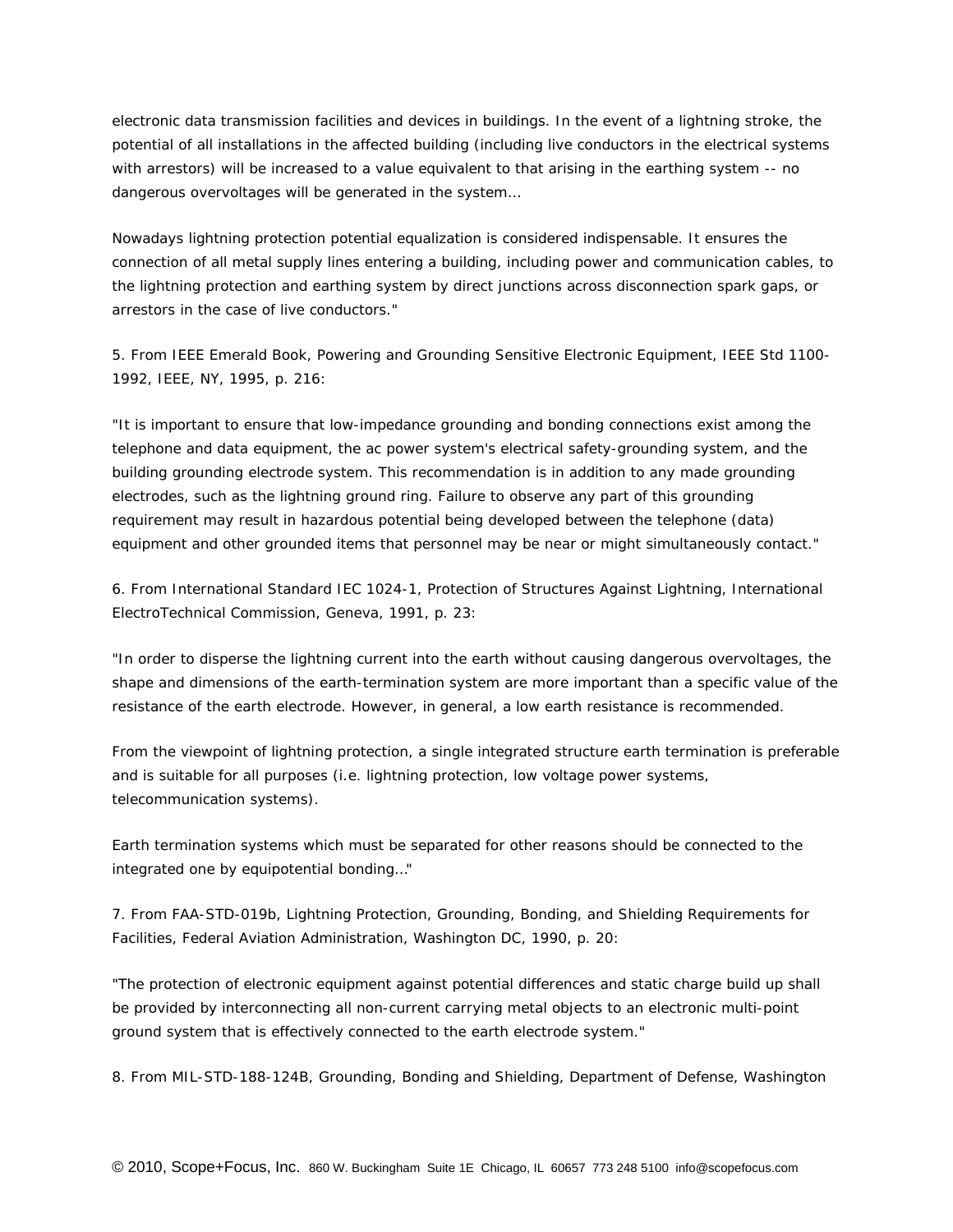*DC, 1992, p. 6 and p. 8:*

"The facility ground system forms a direct path of known low voltage impedance between earth and the various power and communications equipments. This effectively minimizes voltage differentials on the ground plane which exceed a value that will produce noise or interference to communications circuits." (p.6)

"The resistance to earth of the earth electrode subsystem should not exceed 10 ohms at fixed permanent facilities." (p. 8)

9. From *MIL-STD-1542B (USAF), Electromagnetic Compatibility and Grounding Requirements for Space Systems Facilities, Department of Defense, Washington DC, 1991, p. 19:*

"This Standard, MIL-HDBK-419, and MIL-STD-188-124 do not recommend the use of deep wells for the achievement of lower impedance to earth. Deep wells achieve low dc resistance, but have very small benefit in reducing ac impedance. The objective of the earth electrode subsystem is to reduce ac and dc potentials between and within equipment. If deep wells are utilized as a part of the earth electrode subsystem grounding net, the other portion of the facility ground network shall be connected to them."

10. From *National Electrical Code, NEC-70-1996, National Fire Protection Association, Quincy MA, 1996, Article 250 - Grounding, p. 120 & p. 144:*

"Systems and circuit conductors are grounded to limit voltages due to lightning, line surges, or unintentional contact with high voltage lines, and to stabilize the voltage to ground during normal operation. Equipment grounding conductors are bonded to the system grounded conductor to provide a low impedance path for fault current that will facilitate the operation of overcurrent devices under ground-fault conditions." (p. 120)

"Metal Underground Water Pipe. A metal underground water pipe in direct contact with the earth for 10 ft. (3.05 m) or more (including any metal well casing effectively bonded to the pipe) and electrically continuous (or made electrically continuous by bonding around insulating joints or sections or insulating pipe) to the points of connection of the grounding electrode conductor and the bonding conductors. Continuity of the grounding path or the bonding connection to interior piping shall not rely on water meters or filtering devices and similar equipment. A metal underground water pipe shall be supplemented by an additional electrode of a type specified in Section 250-81 or in Section 250-83. The supplemental electrode shall be permitted to be bonded to the grounding electrode conductor, the grounded service-entrance conductor, the grounded service raceway, or any grounded service enclosure." (p. 145)

11. From *MIL-HDBK-419A, Grounding, Bonding, and Shielding for Electronic Equipments and Facilities, Department of Defense, Washington DC, 1987, p. 1-2, p. 1-6, p.1-102 and p. 1-173:*